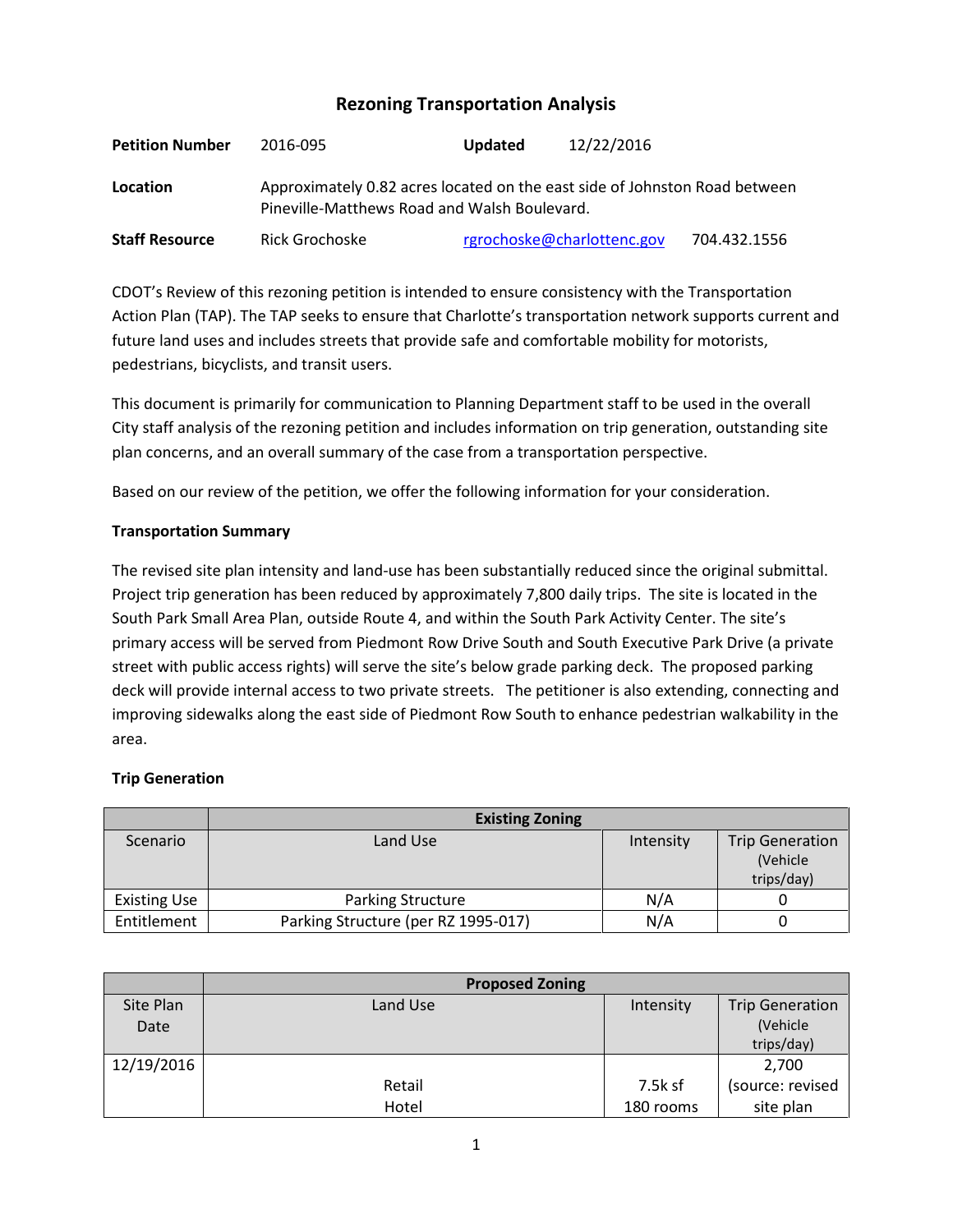|  | . |
|--|---|
|  |   |

### **Curbline**

The proposed zoning district has a setback measured from a proposed future curbline.

- Piedmont Row Drive South existing curbline can remain as is. (Building setback is 30')
- South Executive Park existing curbline can remain as is. (Building setback is 16')

#### **Resolved Issues**

- 1. The petitioner should revise the site plan to add a note specifying all street construction will be constructed and approved before the site's first building CO is issued.
- 2. The petitioner should revise the site plan to add a note specifying dedication and fee simple conveyance of all future rights of way to the City before the site's first building CO is issued.

#### **Outstanding Issues**

- 1. The petitioner needs to update and finalize the *"Draft" Fairview Plaza Traffic Impact Study* (TIS); dated February 2015 prepared by Kimley-Horn and includes a section that summarizes the current site plan's land use, density and transportation improvements. The TIS needs to graphically show how a future public E/W local commercial/office street section can be implemented on the site's southern property line when the existing parking structure is redeveloped.
- 2. The petitioner should to revise the site plan to depict and label the proposed east/west connector road along the site's southern property line as a public street with 2-11' travel lanes mid-block, 3-11' travel lanes at Park South Dr. and Piedmont Row Drive South intersections), 8' planting strips, and 8' sidewalks between Park South Drive and Piedmont Row South.
- 3. The petitioner should revise the site plan to clearly depict and label all existing and proposed rightof-way, building setback, existing street centerlines, back of future curbline locations, planting strip width, sidewalk widths, etc.

#### **Advisory Information**

The following are requirements of the developer that must be satisfied prior to driveway permit approval. We recommend that the petitioner reflect these on the rezoning plan as-appropriate.

- 1. According to the City of Charlotte's Driveway Regulations, CDOT has the authority to regulate/approve all private street/driveway and public street connections to the right-of-way of a street under the regulatory jurisdiction of the City of Charlotte.
- 2. Adequate sight triangles must be reserved at the existing/proposed street entrance(s). Two 35' x 35' sight triangles are required for the entrance(s) to meet requirements. All proposed trees, berms,